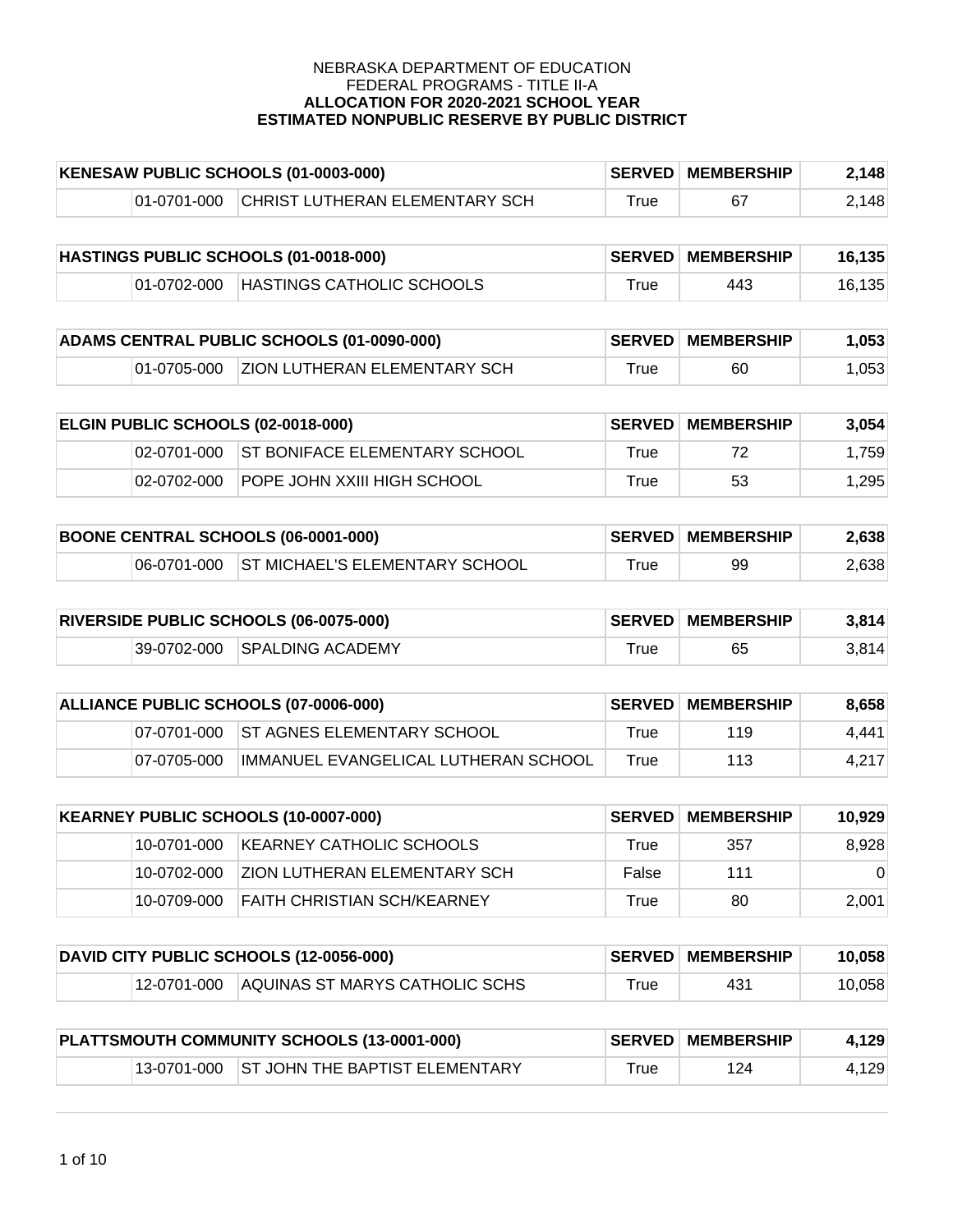| HARTINGTON NEWCASTLE PUBLIC SCHOOLS (14-0008-000) |             | <b>SERVED</b>                         | <b>MEMBERSHIP</b> | 5.598 |          |
|---------------------------------------------------|-------------|---------------------------------------|-------------------|-------|----------|
|                                                   | 14-0701-000 | <b>HOLY TRINITY ELEMENTARY SCHOOL</b> | True              | 140   | 5,598    |
|                                                   | 14-0702-000 | ICEDAR CATHOLIC HIGH SCHOOL           | False             | 180   | $\Omega$ |
|                                                   | 14-0703-000 | WEST CATHOLIC ELEMENTARY SCH          | False             | 14    | $\Omega$ |

| WYNOT PUBLIC SCHOOLS (14-0101-000) |  |                                          | <b>SERVED MEMBERSHIP</b>     | 1.054 |                 |
|------------------------------------|--|------------------------------------------|------------------------------|-------|-----------------|
|                                    |  | 14-0704-000 EAST CATHOLIC ELEMENTARY SCH | $\mathsf{^{\mathsf{T}}}$ rue | 45    | $^{\circ}$ .054 |

| VALENTINE COMMUNITY SCHOOLS (16-0006-000) |  |                                          | <b>SERVED MEMBERSHIP</b> |    |  |
|-------------------------------------------|--|------------------------------------------|--------------------------|----|--|
|                                           |  | 16-0701-000 ZION LUTHERAN ELEMENTARY SCH | False                    | 20 |  |

| <b>SUTTON PUBLIC SCHOOLS (18-0002-000)</b> |  |                                     | <b>SERVED MEMBERSHIP</b> |  |  |
|--------------------------------------------|--|-------------------------------------|--------------------------|--|--|
|                                            |  | 18-0701-000 SUTTON CHRISTIAN SCHOOL | False                    |  |  |

| CLARKSON PUBLIC SCHOOLS (19-0058-000) |  |                                            | <b>SERVED MEMBERSHIP</b> | 659 |     |
|---------------------------------------|--|--------------------------------------------|--------------------------|-----|-----|
|                                       |  | 19-0703-000 ST JOHN NEUMANN ELEMENTARY SCH | ™rue                     | ົດຕ | 659 |

| HOWELLS-DODGE CONSOLIDATED SCHOOLS (19-0070-000) |             |                                          | <b>SERVED MEMBERSHIP</b> | 2,126 |       |
|--------------------------------------------------|-------------|------------------------------------------|--------------------------|-------|-------|
|                                                  | 19-0704-000 | <b>HOWELLS COMMUNITY CATHOLIC SCHOOL</b> | True                     | 42    | 1.240 |
|                                                  | 27-0704-000 | <b>ST WENCESLAUS ELEM SCHOOL</b>         | True                     | 30    | 886   |

| <b>WEST POINT PUBLIC SCHOOLS (20-0001-000)</b> |             |                                                           | <b>∣SERVED∣MEMBERSHIP</b> | 11.424 |       |
|------------------------------------------------|-------------|-----------------------------------------------------------|---------------------------|--------|-------|
|                                                |             | 20-0703-000 IST PAUL LUTHERAN ELEM SCHOOL                 | True                      | 69     | 1.775 |
|                                                | 20-0710-000 | <b>GUARDIAN ANGELS CENTRAL CATHOLIC</b><br><b>SCHOOLS</b> | True                      | 375    | 9.649 |

| SO SIOUX CITY COMMUNITY SCHS (22-0011-000) |  |                                          | <b>SERVED MEMBERSHIP</b> | 5.451 |       |
|--------------------------------------------|--|------------------------------------------|--------------------------|-------|-------|
|                                            |  | 22-0701-000 ST MICHAEL ELEMENTARY SCHOOL | $\tau$ rue               | 150   | 5,451 |

| CHADRON PUBLIC SCHOOLS (23-0002-000) |              |                                     | <b>SERVED MEMBERSHIP</b> | $\bf{0}$ |          |
|--------------------------------------|--------------|-------------------------------------|--------------------------|----------|----------|
|                                      | 23-0701-000  | <b>PRAIRIE VIEW S D A SCHOOL</b>    | False                    | 2        | $\Omega$ |
|                                      | 23-0704-000  | <b>TRUNK BUTTE CHRISTIAN SCHOOL</b> | False                    |          | $\Omega$ |
|                                      | 23-0705-000  | <b>COLLEGE HEIGHTS ACADEMY</b>      | False                    |          | $\Omega$ |
|                                      | 123-0706-000 | GREAT FOUNDATIONS CHRISTIAN SCHOOL  | False                    | 14       | $\Omega$ |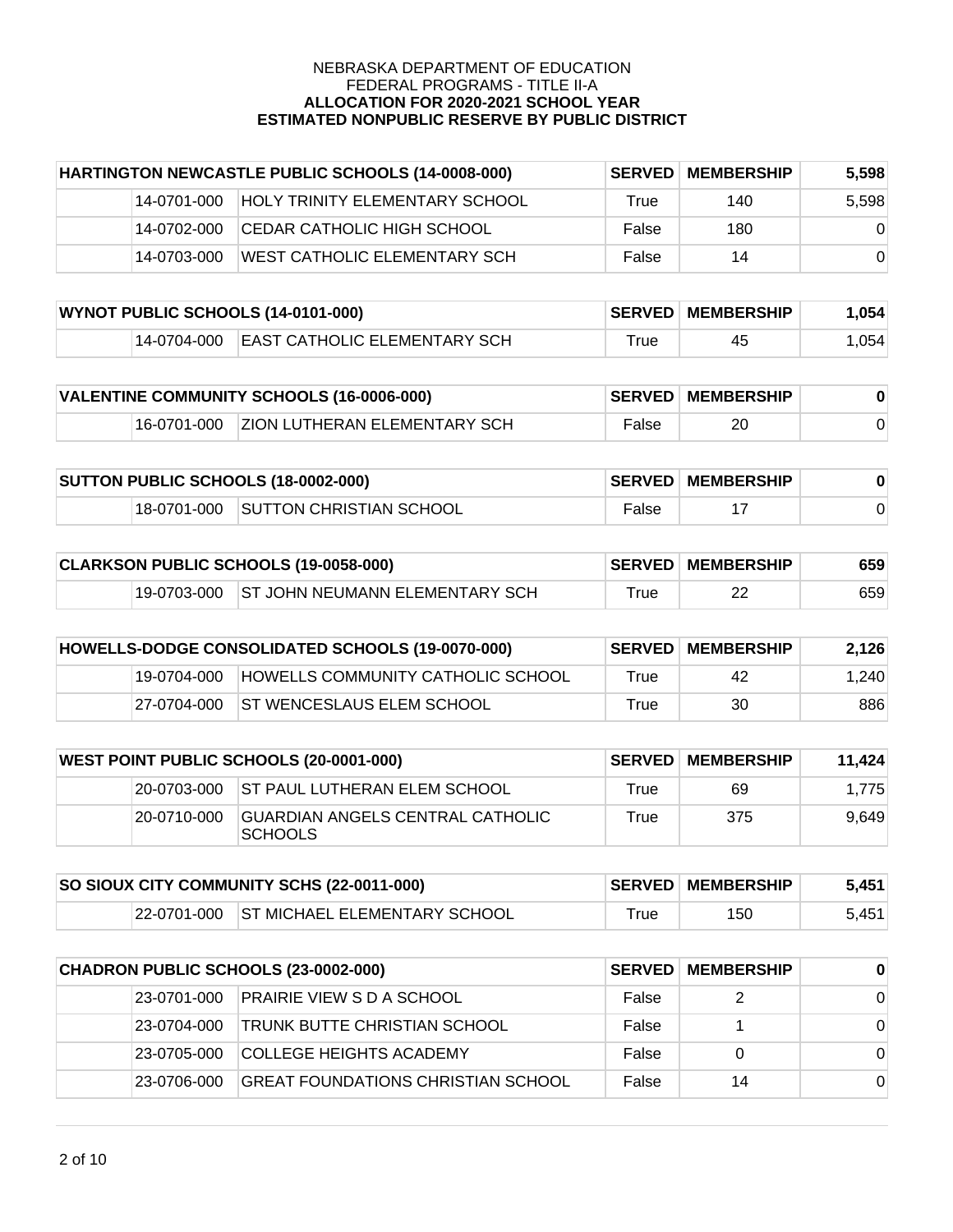| <b>FREMONT PUBLIC SCHOOLS (27-0001-000)</b> |             | <b>SERVED</b>                        | <b>MEMBERSHIP</b> | 15,096 |       |
|---------------------------------------------|-------------|--------------------------------------|-------------------|--------|-------|
|                                             | 27-0701-000 | ARCHBISHOP BERGAN SCHOOL             | True              | 179    | 4.741 |
|                                             | 27-0702-000 | <b>TRINITY LUTHERAN ELEM SCHOOLS</b> | True              | 136    | 3,602 |
|                                             | 27-0706-000 | <b>ARCHBISHOP BERGAN ELEMENTARY</b>  | True              | 255    | 6,753 |

| OMAHA PUBLIC SCHOOLS (28-0001-000) |                                         | <b>SERVED</b> | <b>MEMBERSHIP</b> | 388,644 |
|------------------------------------|-----------------------------------------|---------------|-------------------|---------|
| 28-0702-000                        | <b>JESUIT ACADEMY</b>                   | True          | 75                | 3,129   |
| 28-0706-000                        | <b>BROWNELL TALBOT SCHOOLS</b>          | <b>True</b>   | 384               | 16,018  |
| 28-0707-000                        | PHOENIX ACADEMY DAY SCHOOL              | <b>True</b>   | 113               | 4,714   |
| 28-0709-000                        | ALL SAINTS CATHOLIC SCHOOL              | <b>True</b>   | 149               | 6,215   |
| 28-0716-000                        | <b>DUCHESNE ACADEMY</b>                 | <b>True</b>   | 338               | 14,099  |
| 28-0718-000                        | GETHSEMANE LUTHERAN ELEMENTARY          | <b>True</b>   | 70                | 2,920   |
| 28-0719-000                        | <b>GOOD SHEPHERD ELEMENTARY SCH</b>     | <b>True</b>   | 68                | 2,837   |
| 28-0720-000                        | <b>HOLY CROSS CATHOLIC SCHOOL</b>       | <b>True</b>   | 337               | 14,057  |
| 28-0722-000                        | HOLY NAME ELEMENTARY SCHOOL             | <b>True</b>   | 233               | 9,719   |
| 28-0725-000                        | <b>MADONNA SCHOOL</b>                   | <b>True</b>   | 22                | 918     |
| 28-0726-000                        | <b>MARIAN HIGH SCHOOL</b>               | <b>True</b>   | 691               | 28,824  |
| 28-0729-000                        | ST VINCENT DE PAUL ELEMENTARY           | <b>True</b>   | 754               | 31,452  |
| 28-0730-000                        | <b>MERCY HIGH SCHOOL</b>                | <b>True</b>   | 383               | 15,976  |
| 28-0736-000                        | OUR LADY OF LOURDES ELEM SCH            | <b>True</b>   | 285               | 11,888  |
| 28-0740-000                        | RONCALLI CATHOLIC HIGH SCHOOL           | <b>True</b>   | 332               | 13,849  |
| 28-0741-000                        | SACRED HEART ELEMENTARY SCHOOL          | <b>True</b>   | 150               | 6,257   |
| 28-0746-000                        | ST BERNARD ELEMENTARY SCHOOL            | <b>True</b>   | 165               | 6,883   |
| 28-0748-000                        | ST CECILIA CATHEDRAL SCHOOL             | <b>True</b>   | 283               | 11,805  |
| 28-0752-000                        | ST JAMES-SETON ELEMENTARY SCH           | <b>True</b>   | 400               | 16,685  |
| 28-0754-000                        | CONCORDIA LUTHERAN SCHOOLS OF OMAHA     | True          | 528               | 22,025  |
| 28-0755-000                        | ST MARGARET MARY ELEM SCHOOL            | <b>True</b>   | 533               | 22,233  |
| 28-0759-000                        | <b>STS PETER &amp; PAUL ELEM SCHOOL</b> | True          | 293               | 12,222  |
| 28-0760-000                        | ST PHILIP NERI ELEM SCHOOL              | <b>True</b>   | 134               | 5,590   |
| 28-0763-000                        | ST ROBERT BELLARMINE ELEM               | <b>True</b>   | 520               | 21,691  |
| 28-0765-000                        | <b>ST THOMAS MORE ELEM SCHOOL</b>       | True          | 372               | 15,517  |
| 28-0767-000                        | OMAHA CHRISTIAN ACADEMY                 | <b>True</b>   | 249               | 10,387  |
| 28-0775-000                        | NELSON MANDELA ELEMENTARY               | True          | 250               | 10,428  |
| 28-0776-000                        | FRIEDEL JEWISH ACADEMY                  | True          | 63                | 2,628   |
| 28-0787-000                        | THE DUAL LANGUAGE ACADEMY               | <b>True</b>   | 57                | 2,378   |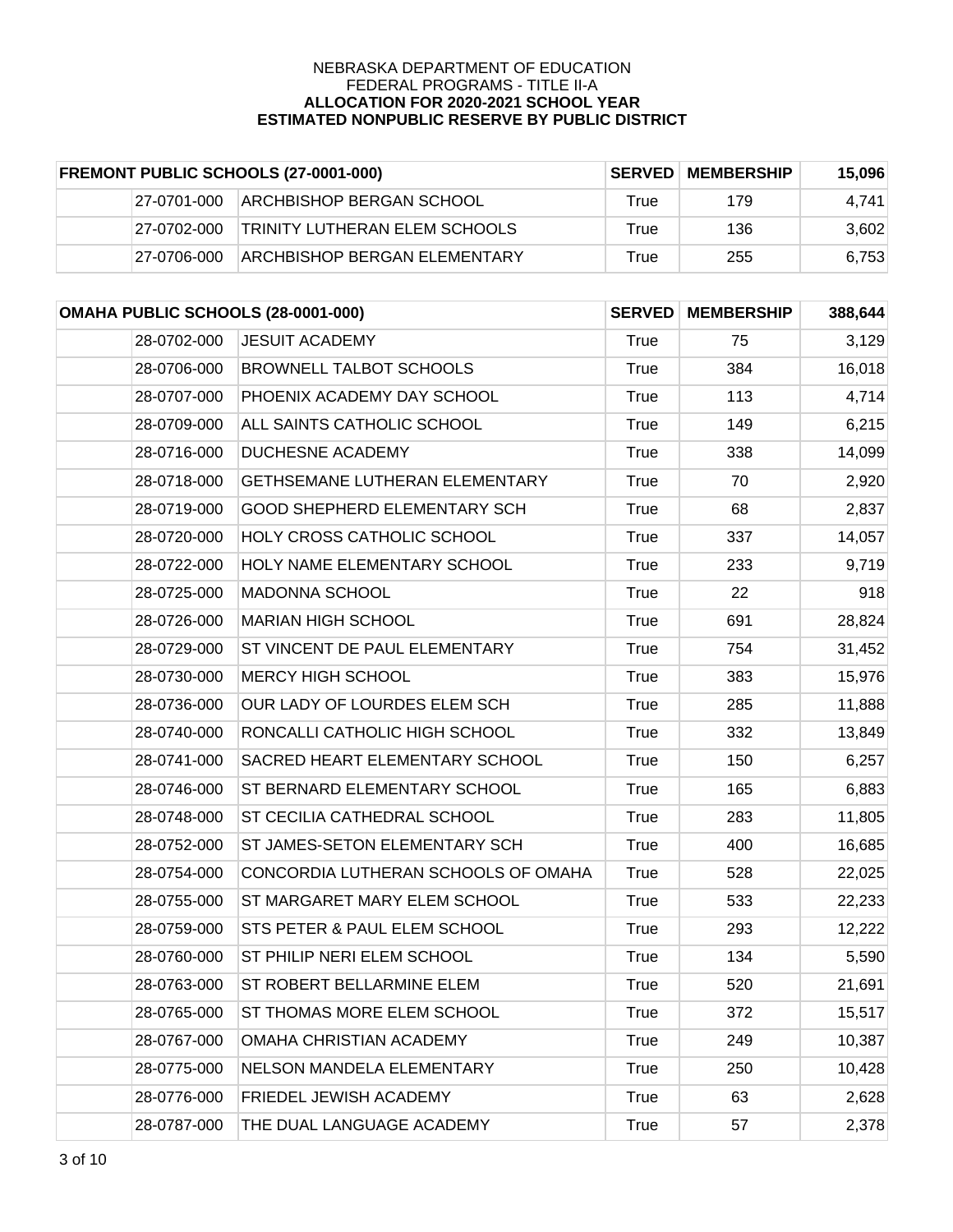| 28-0790-000 | MONTESSORI PARENT'S CO-OP     | True | 28  | 1,168  |
|-------------|-------------------------------|------|-----|--------|
| 28-0796-000 | IOMAHA STREET SCHOOL          | True | 27  | 1,126  |
| 77-0702-000 | IST BERNADETTE ELEMENTARY SCH | True | 233 | 9,719  |
| 77-0703-000 | DANIEL J GROSS CATHOLIC HIGH  | True | 393 | 16.393 |
| 77-0713-000 | CORNERSTONE CHRISTIAN SCHOOLS | True | 405 | 16,894 |

| ELKHORN PUBLIC SCHOOLS (28-0010-000) |             | <b>SERVED</b>                         | <b>MEMBERSHIP</b> | 6,095 |       |
|--------------------------------------|-------------|---------------------------------------|-------------------|-------|-------|
|                                      | 28-0723-000 | <b>ST PATRICK'S CATHOLIC SCHOOL</b>   | True              | 669   | 4,366 |
|                                      | 28-0733-000 | MT MICHAEL BENEDICTINE H S            | True              | 238   | 1,553 |
|                                      | 28-0766-000 | ALLELUIA! KINDERGARTEN AND PRESCHOOLS | True              | 6     | 39    |
|                                      | 28-0782-000 | LA BELLA VITA MONTESSORI SCHOOL, LLC  | True              | 21    | 137   |

| MILLARD PUBLIC SCHOOLS (28-0017-000) |             | <b>SERVED</b>                     | <b>MEMBERSHIP</b> | 34,191 |       |
|--------------------------------------|-------------|-----------------------------------|-------------------|--------|-------|
|                                      | 28-0703-000 | BOYS TOWN SCHOOLS                 | True              | 316    | 4,074 |
|                                      | 28-0708-000 | ST STEPHEN THE MARTYR SCHOOL      | True              | 556    | 7,168 |
|                                      | 28-0749-000 | <b>SKUTT CATHOLIC HIGH SCHOOL</b> | True              | 724    | 9,334 |
|                                      | 28-0780-000 | LIFEGATE CHRISTIAN SCHOOL         | True              | 319    | 4,113 |
|                                      | 28-0791-000 | IST WENCESLAUS SCHOOL             | True              | 737    | 9,502 |

| <b>RALSTON PUBLIC SCHOOLS (28-0054-000)</b> |  |                                         | <b>SERVED MEMBERSHIP</b> | 8,385 |       |
|---------------------------------------------|--|-----------------------------------------|--------------------------|-------|-------|
|                                             |  | 28-0751-000 ST GERALD ELEMENTARY SCHOOL | ™rue                     | 347   | 8,385 |

| BENNINGTON PUBLIC SCHOOLS (28-0059-000) |  | <b>SERVED MEMBERSHIP</b>          | 356 |      |
|-----------------------------------------|--|-----------------------------------|-----|------|
|                                         |  | 28-0768-000 LEGACY PRIMARY SCHOOL |     | 3561 |

| <b>WESTSIDE COMMUNITY SCHOOLS (28-0066-000)</b> |             | <b>SERVED</b>                       | <b>MEMBERSHIP</b> | 31,549 |        |
|-------------------------------------------------|-------------|-------------------------------------|-------------------|--------|--------|
|                                                 | 28-0711-000 | <b>CHILDREN'S ROOM</b>              | True              | 83     | 988    |
|                                                 | 28-0712-000 | CHRIST THE KING CATHOLIC SCH        | True              | 329    | 3,917  |
|                                                 | 28-0713-000 | <b>CREIGHTON PREPARATORY SCHOOL</b> | True              | 1006   | 11,977 |
|                                                 | 28-0727-000 | MARY OUR QUEEN ELEM SCHOOL          | True              | 494    | 5,881  |
|                                                 | 28-0728-000 | OMAHA MEMORIAL SCHOOL OF S D A      | True              | 29     | 345    |
|                                                 | 28-0753-000 | ST JOAN OF ARC ELEMENTARY SCH       | True              | 77     | 917    |
|                                                 | 28-0761-000 | ST PIUS X / ST LEO ELEMENTARY       | True              | 632    | 7,524  |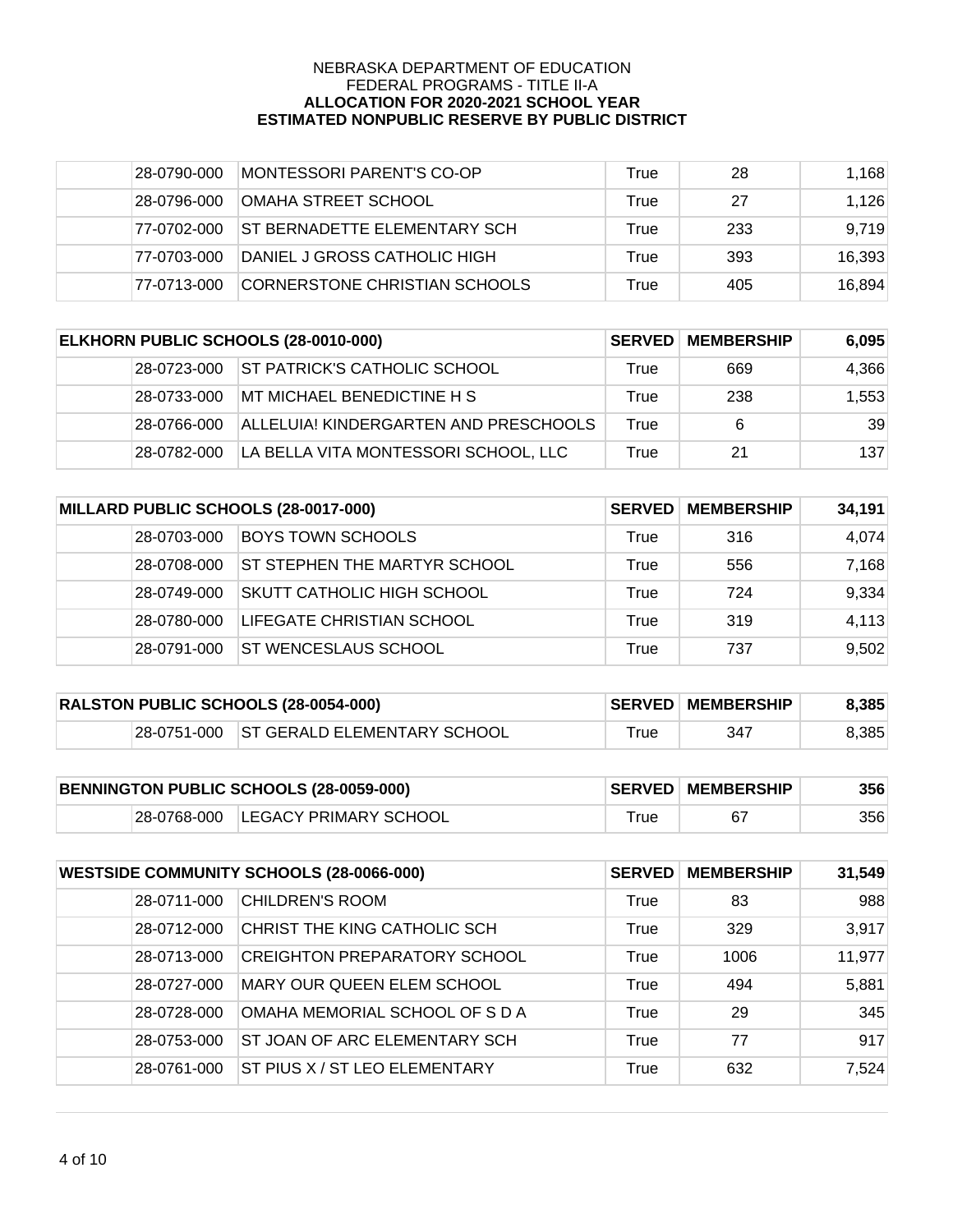| BEATRICE PUBLIC SCHOOLS (34-0015-000) |             | <b>SERVED</b>                           | <b>MEMBERSHIP</b> | 5,109 |       |
|---------------------------------------|-------------|-----------------------------------------|-------------------|-------|-------|
|                                       |             | 34-0701-000 ST JOSEPH ELEMENTARY SCHOOL | True              | 69    | 2,260 |
|                                       | 34-0702-000 | <b>IST PAUL'S LUTHERAN ELEM SCHOOL</b>  | True              | 87    | 2,849 |

| <b>GRAND ISLAND PUBLIC SCHOOLS (40-0002-000)</b> |             | <b>SERVED</b>                       | <b>MEMBERSHIP</b> | 19,021 |        |
|--------------------------------------------------|-------------|-------------------------------------|-------------------|--------|--------|
|                                                  | 40-0701-000 | CENTRAL CATHOLIC SCHOOLS            | True              | 271    | 10,739 |
|                                                  | 40-0704-000 | <b>TRINITY LUTHERAN ELEM SCHOOL</b> | True              | 141    | 5,587  |
|                                                  | 40-0705-000 | PLATTE VALLEY SDA ELEMENTARY SCHOOL | True              | 12     | 476    |
|                                                  | 40-0711-000 | HEARTLAND LUTHERAN HIGH SCHOOL      | True              | 56     | 2.219  |

| HAMPTON PUBLIC SCHOOL (41-0091-000) |             |                              | <b>SERVED MEMBERSHIP</b> | 352 |     |
|-------------------------------------|-------------|------------------------------|--------------------------|-----|-----|
|                                     | 41-0702-000 | HAMPTON LUTHERAN ELEM SCHOOL | ™rue                     | 24  | 352 |

| O'NEILL PUBLIC SCHOOLS (45-0007-000) |  |                               | <b>SERVED MEMBERSHIP</b> | 5.909 |       |
|--------------------------------------|--|-------------------------------|--------------------------|-------|-------|
|                                      |  | 45-0701-000 ST MARY'S SCHOOLS | $\tau$ rue               | 186   | 5,909 |

| <b>WEST HOLT PUBLIC SCHOOLS (45-0239-000)</b> |  |                                           | <b>∣SERVED∣MEMBERSHIP</b> | .138 |      |
|-----------------------------------------------|--|-------------------------------------------|---------------------------|------|------|
|                                               |  | 45-0703-000 ST JOSEPH'S ELEMENTARY SCHOOL | r <sub>rue</sub>          | 40   | ,138 |

| <b>CENTURA PUBLIC SCHOOLS (47-0100-000)</b> |             |                                | <b>SERVED MEMBERSHIP</b> |  |  |
|---------------------------------------------|-------------|--------------------------------|--------------------------|--|--|
|                                             | 40-0707-000 | NEW HOPE CHRISTIAN ELEM SCHOOL | False                    |  |  |

| TRI COUNTY PUBLIC SCHOOLS (48-0300-000) |  |                                            | <b>SERVED MEMBERSHIP</b> | 980 |     |
|-----------------------------------------|--|--------------------------------------------|--------------------------|-----|-----|
|                                         |  | 48-0702-000 ST PAUL'S LUTHERAN ELEM SCHOOL | $\tau$ rue               |     | 980 |

| JOHNSON CO CENTRAL PUBLIC SCHS (49-0050-000) |  |                                         | <b>SERVED MEMBERSHIP</b> | 752 |      |
|----------------------------------------------|--|-----------------------------------------|--------------------------|-----|------|
|                                              |  | 49-0702-000 ST ANDREW ELEMENTARY SCHOOL | ™rue                     | 20  | 7521 |

| OGALLALA PUBLIC SCHOOLS (51-0001-000) |  | <b>SERVED</b>                                | <b>MEMBERSHIP</b> | 2,670 |       |
|---------------------------------------|--|----------------------------------------------|-------------------|-------|-------|
|                                       |  | 51-0701-000 ST LUKE ELEMENTARY SCHOOL        | True              | 33    | 1.399 |
|                                       |  | 151-0702-000 IST PAUL'S LUTHERAN ELEM SCHOOL | True              | 30    | 1.271 |

| <b>CREIGHTON COMMUNITY PUBLIC SCHOOLS (54-0013-000)</b> |  |                                         | <b>SERVED MEMBERSHIP</b> | .199 |      |
|---------------------------------------------------------|--|-----------------------------------------|--------------------------|------|------|
|                                                         |  | 54-0701-000 ST LUDGER ELEMENTARY SCHOOL | $\tau$ rue               |      | .199 |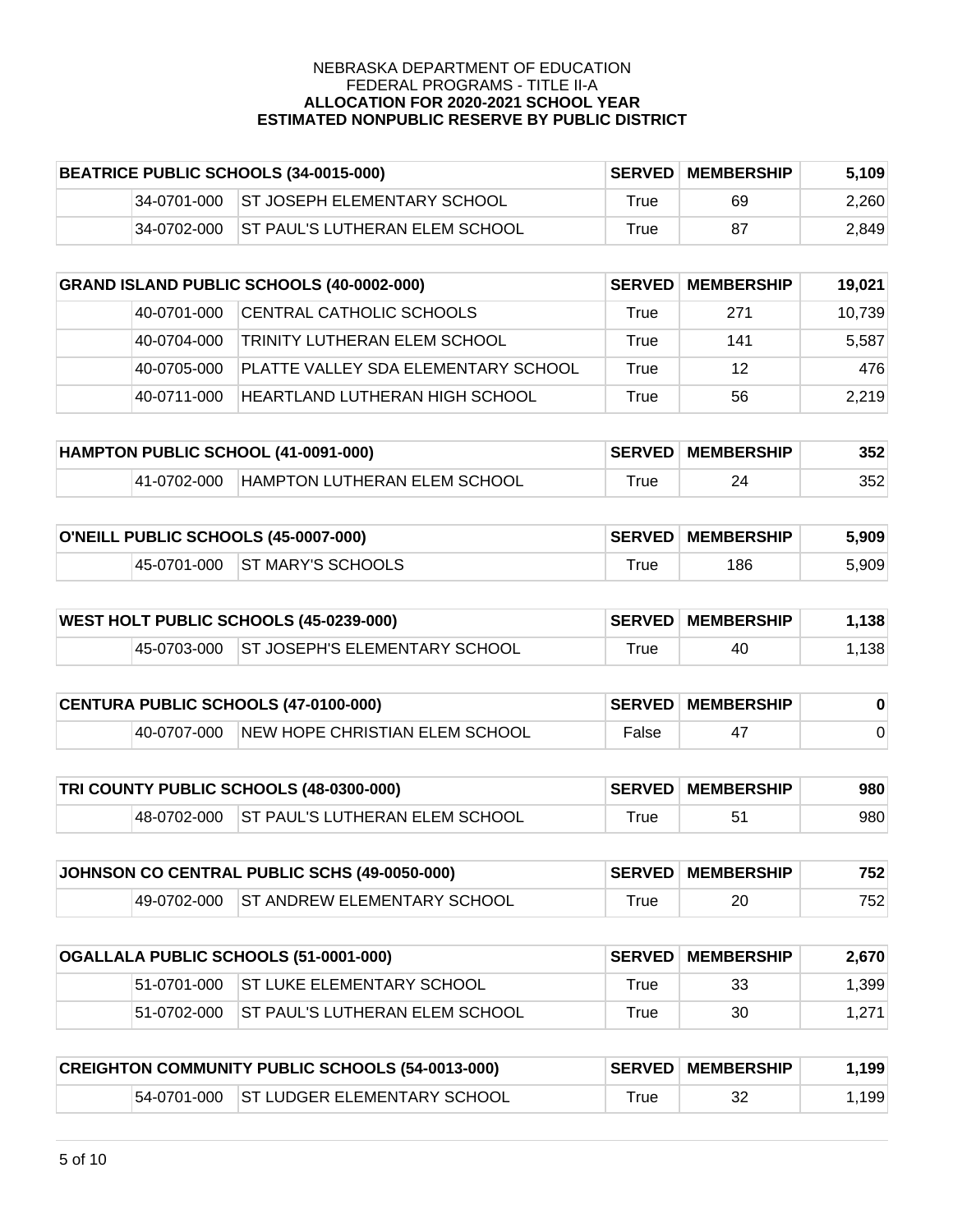| <b>CROFTON COMMUNITY SCHOOLS (54-0096-000)</b> |  |                                         | <b>SERVED MEMBERSHIP</b> | 2,333 |       |
|------------------------------------------------|--|-----------------------------------------|--------------------------|-------|-------|
|                                                |  | 54-0702-000 ST ROSE OF LIMA ELEM SCHOOL | $\tau$ rue               |       | 2,333 |

| LINCOLN PUBLIC SCHOOLS (55-0001-000) |                                                  | <b>SERVED</b> | <b>MEMBERSHIP</b> | 168,237        |
|--------------------------------------|--------------------------------------------------|---------------|-------------------|----------------|
| 55-0701-000                          | BLESSED SACRAMENT CATHOLIC ELEM<br><b>SCHOOL</b> | True          | 184               | 5,226          |
| 55-0702-000                          | MESSIAH LUTHERAN ELEMENTARY SCHOOL               | True          | 131               | 3,721          |
| 55-0703-000                          | CATHEDRAL OF RISEN CHRIST ELEM                   | True          | 352               | 9,998          |
| 55-0704-000                          | LINCOLN CHRISTIAN SCHOOLS                        | True          | 639               | 18,150         |
| 55-0706-000                          | LINCOLN LUTHERAN MS/SR HIGH                      | True          | 295               | 8,379          |
| 55-0707-000                          | PIUS X HIGH SCHOOL                               | True          | 1193              | 33,886         |
| 55-0709-000                          | <b>COLLEGE VIEW ACADEMY</b>                      | True          | 220               | 6,249          |
| 55-0711-000                          | <b>GEORGE STONE ELEMENTARY S D A</b>             | False         | 27                | $\Omega$       |
| 55-0712-000                          | ST JOHN'S ELEMENTARY SCHOOL                      | True          | 375               | 10,652         |
| 55-0713-000                          | ST MARK ELEMENTARY SCHOOL                        | True          | 49                | 1,392          |
| 55-0715-000                          | ST PATRICK CATHOLIC SCHOOL                       | True          | 168               | 4,772          |
| 55-0716-000                          | ST TERESA ELEMENTARY SCHOOL                      | <b>True</b>   | 277               | 7,868          |
| 55-0717-000                          | TRINITY LUTHERAN ELEM SCHOOL                     | True          | 96                | 2,727          |
| 55-0719-000                          | ST JOSEPH'S CATHOLIC SCHOOL                      | <b>True</b>   | 463               | 13,151         |
| 55-0728-000                          | FAITH LUTHERAN SCHOOL                            | True          | 115               | 3,266          |
| 55-0734-000                          | TRINITY KINDERGARTEN PROGRAM                     | False         | 14                | $\Omega$       |
| 55-0745-000                          | CHILDREN'S CIRCLE MONTESSORI                     | False         | $\boldsymbol{9}$  | $\overline{0}$ |
| 55-0753-000                          | ST PETER'S CATHOLIC SCHOOL                       | <b>True</b>   | 343               | 9,743          |
| 55-0754-000                          | CHILD VIEW MONTESSORI                            | False         | 8                 | $\overline{0}$ |
| 55-0755-000                          | PARKVIEW CHRISTIAN SCHOOLS                       | True          | 120               | 3,408          |
| 55-0758-000                          | NORTH AMERICAN MARTYRS SCHOOL                    | True          | 493               | 14,003         |
| 55-0762-000                          | GOOD SHEPHERD LUTHERAN SCHOOL                    | False         | 16                | 0              |
| 55-0764-000                          | CHRIST LINCOLN SCHOOLS                           | True          | 146               | 4,147          |
| 55-0766-000                          | ST MICHAEL CATHOLIC SCHOOL                       | <b>True</b>   | 264               | 7,499          |

|  | <b>WAVERLY SCHOOL DISTRICT 145 (55-0145-000)</b> |      | <b>SERVED MEMBERSHIP</b> | 367 |
|--|--------------------------------------------------|------|--------------------------|-----|
|  | 55-0720-000 VILLA MARIE SCHOOL                   | ⊤rue | 18                       | 367 |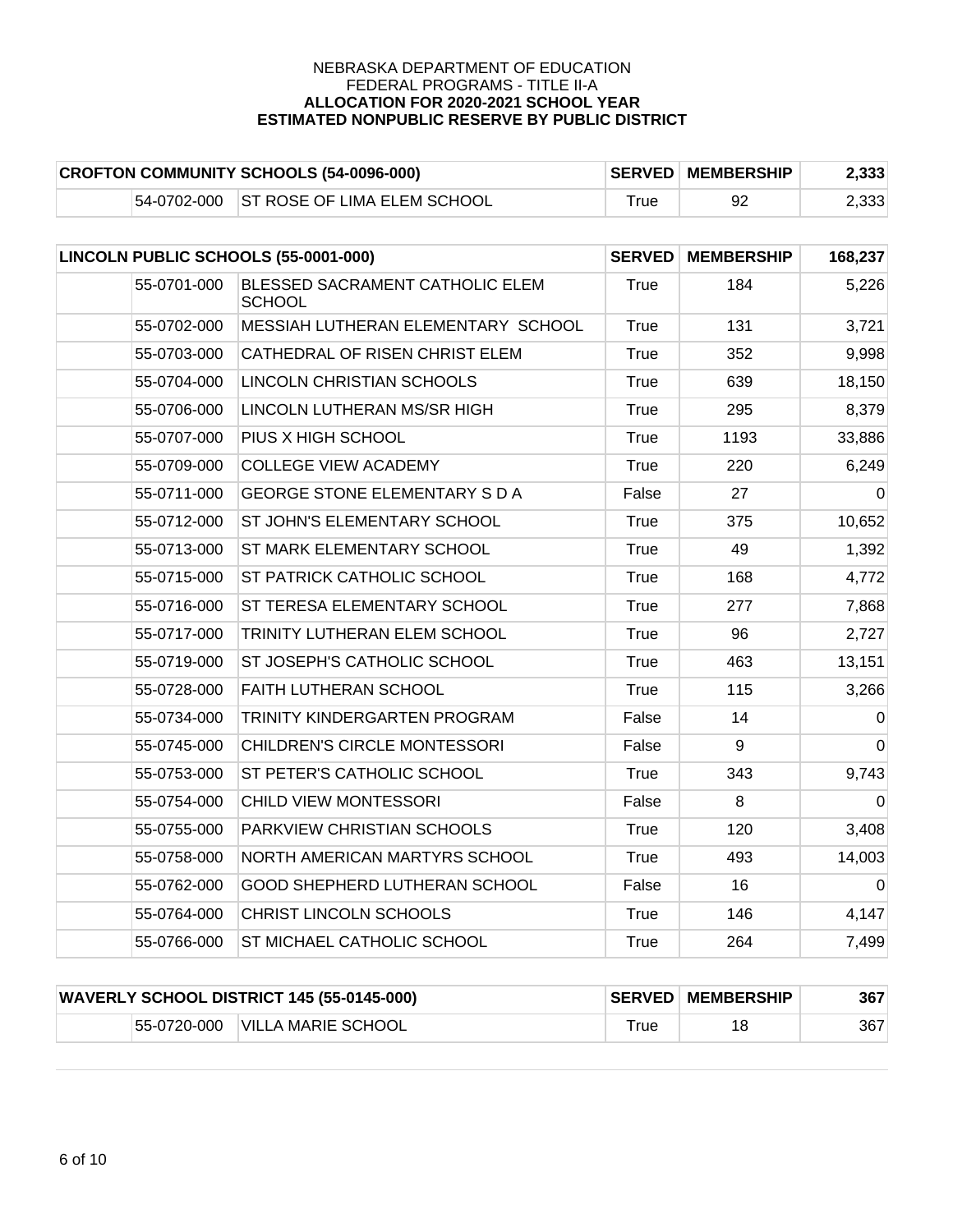|             | NORRIS SCHOOL DIST 160 (55-0160-000) | <b>SERVED</b> | <b>MEMBERSHIP</b> |  |
|-------------|--------------------------------------|---------------|-------------------|--|
| 55-0743-000 | <b>PRAIRIE HILL LEARNING CENTER</b>  | False         | 57                |  |
| 55-0759-000 | IBERNIKLAU ED SOLUTIONS TEAM         | False         | 14                |  |

|             | <b>NORTH PLATTE PUBLIC SCHOOLS (56-0001-000)</b> |      | <b>SERVED MEMBERSHIP</b> | 12,377 |
|-------------|--------------------------------------------------|------|--------------------------|--------|
| 56-0701-000 | <b>OUR REDEEMER LUTHERAN ELEM SCH</b>            | True | 33                       | 1.141  |
| 56-0702-000 | INORTH PLATTE CATHOLIC SCHOOLS                   | True | 325                      | 11,236 |

| <b>MADISON PUBLIC SCHOOLS (59-0001-000)</b> |             |                                 | <b>SERVED MEMBERSHIP</b> | 2,723 |       |
|---------------------------------------------|-------------|---------------------------------|--------------------------|-------|-------|
|                                             | 59-0702-000 | IST LEONARD'S ELEMENTARY SCHOOL | ⊤rue                     | 30    | 1.257 |
|                                             | 59-0703-000 | TRINITY LUTHERAN ELEM SCHOOL    | True                     | 35    | 1.466 |

| <b>NORFOLK PUBLIC SCHOOLS (59-0002-000)</b> |             | <b>SERVED</b>                         | <b>MEMBERSHIP</b> | 26,368 |        |
|---------------------------------------------|-------------|---------------------------------------|-------------------|--------|--------|
|                                             | 59-0704-000 | NORFOLK CATHOLIC SCHOOLS              | True              | 510    | 13,950 |
|                                             | 59-0706-000 | CHRIST LUTHERAN ELEM SCHOOL           | True              | 227    | 6,209  |
|                                             | 59-0707-000 | <b>ST PAUL'S LUTHERAN ELEM SCHOOL</b> | True              | 96     | 2,626  |
|                                             | 59-0714-000 | LUTHERAN HIGH NORTHEAST               | True              | 122    | 3,337  |
|                                             | 90-0701-000 | <b>TRINITY LUTHERAN SCHOOLS</b>       | True              | 9      | 246    |

| BATTLE CREEK PUBLIC SCHOOLS (59-0005-000) |  |                                          | <b>SERVED MEMBERSHIP</b> | 3.009 |       |
|-------------------------------------------|--|------------------------------------------|--------------------------|-------|-------|
|                                           |  | 59-0708-000 ST JOHN LUTHERAN ELEM SCHOOL | True                     | 133   | 3,009 |

| CENTRAL CITY PUBLIC SCHOOLS (61-0004-000) |  |                                        | <b>SERVED MEMBERSHIP</b> |     |  |
|-------------------------------------------|--|----------------------------------------|--------------------------|-----|--|
|                                           |  | 61-0701-000 NEBRASKA CHRISTIAN SCHOOLS | False                    | 187 |  |

| NEBRASKA CITY PUBLIC SCHOOLS (66-0111-000) |  |                                           | <b>SERVED MEMBERSHIP</b> | 8.384 |       |
|--------------------------------------------|--|-------------------------------------------|--------------------------|-------|-------|
|                                            |  | 66-0701-000 NEBRASKA CITY LOURDES CENTRAL | $\tau$ rue               | 310   | 8,384 |

| HOLDREGE PUBLIC SCHOOLS (69-0044-000) |  |                                        | <b>SERVED MEMBERSHIP</b> | 901 |     |
|---------------------------------------|--|----------------------------------------|--------------------------|-----|-----|
|                                       |  | 69-0705-000 ALL SAINTS CATHOLIC SCHOOL | ™rue                     | 32  | 901 |

| PIERCE PUBLIC SCHOOLS (70-0002-000) |             |                               | <b>SERVED MEMBERSHIP</b> | 1.774 |       |
|-------------------------------------|-------------|-------------------------------|--------------------------|-------|-------|
|                                     | 70-0701-000 | IZION LUTHERAN ELEMENTARY SCH | True                     | 90    | 1.774 |
|                                     | 70-0703-000 | IIMMANUEL LUTHERAN ELEM SCH   | False                    | 14    |       |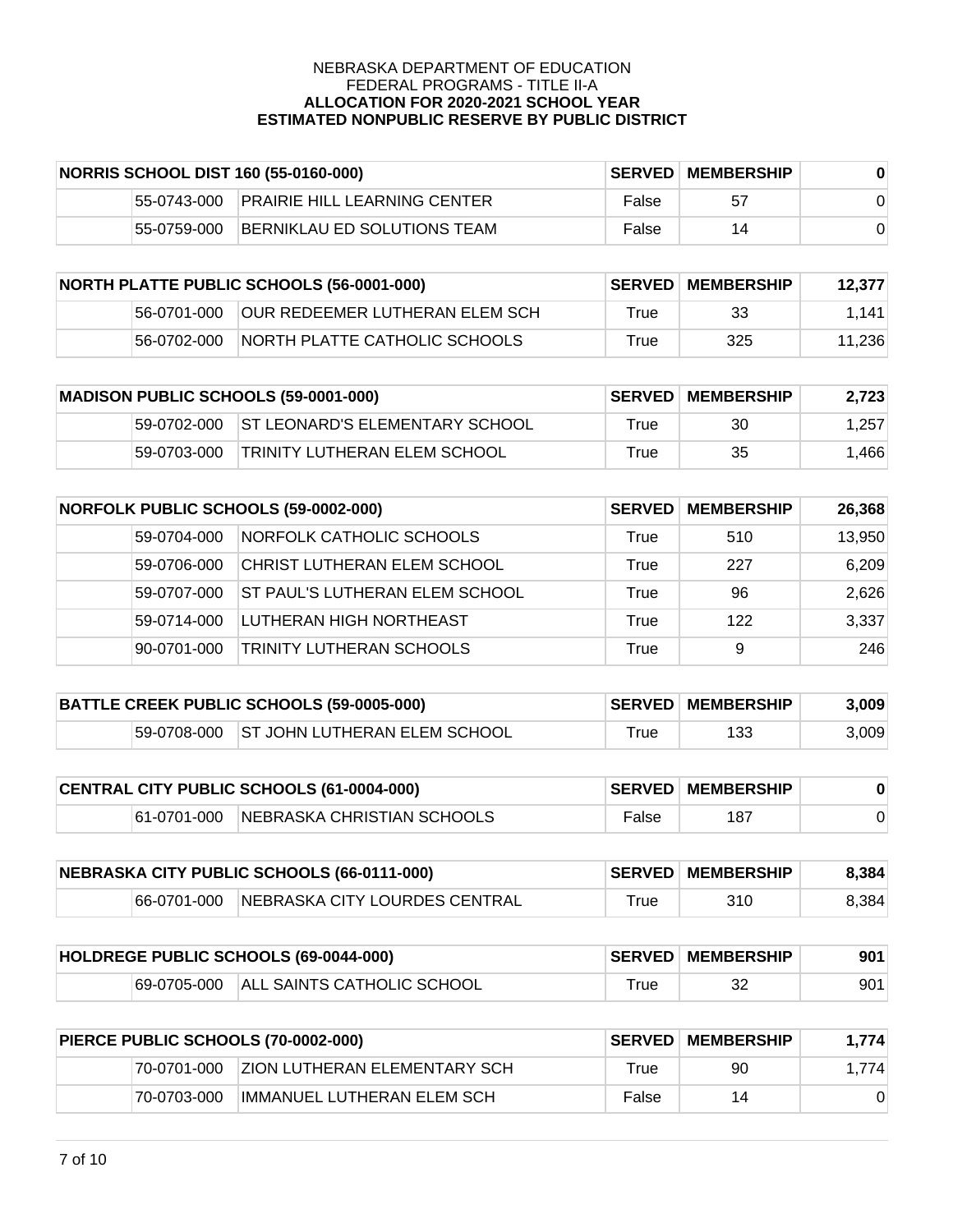| PLAINVIEW PUBLIC SCHOOLS (70-0005-000) |             |                                     | <b>SERVED MEMBERSHIP</b> | .696 |      |
|----------------------------------------|-------------|-------------------------------------|--------------------------|------|------|
|                                        | 70-0702-000 | <b>ZION LUTHERAN ELEMENTARY SCH</b> | $\tau$ rue               | 35   | .696 |

| <b>OSMOND COMMUNITY SCHOOLS (70-0542-000)</b> |  |                                       | <b>SERVED MEMBERSHIP</b> |  |  |
|-----------------------------------------------|--|---------------------------------------|--------------------------|--|--|
|                                               |  | 70-0705-000 ST MARY ELEMENTARY SCHOOL | False                    |  |  |

| COLUMBUS PUBLIC SCHOOLS (71-0001-000) |             | <b>SERVED</b>                       | <b>MEMBERSHIP</b> | 23,324 |       |
|---------------------------------------|-------------|-------------------------------------|-------------------|--------|-------|
|                                       | 71-0701-000 | IMMANUEL LUTHERAN ELEM SCHOOL       | True              | 158    | 3,656 |
|                                       | 71-0702-000 | <b>ST ANTHONY ELEMENTARY SCHOOL</b> | True              | 96     | 2,221 |
|                                       | 71-0703-000 | ST BONAVENTURE ELEM SCHOOL          | True              | 179    | 4,142 |
|                                       | 71-0704-000 | <b>ST ISIDORE ELEMENTARY SCHOOL</b> | True              | 202    | 4,674 |
|                                       | 71-0705-000 | <b>SCOTUS CENTRAL CATHOLIC</b>      | True              | 351    | 8,122 |
|                                       | 71-0712-000 | <b>COLUMBUS CHRISTIAN SCHOOL</b>    | True              | 22     | 509   |

| LAKEVIEW COMMUNITY SCHOOLS (71-0005-000) |             |                                          | <b>SERVED MEMBERSHIP</b> | 1.478 |     |
|------------------------------------------|-------------|------------------------------------------|--------------------------|-------|-----|
|                                          |             | 71-0710-000 ST JOHN LUTHERAN ELEM SCHOOL | True                     | 31    | 818 |
|                                          | 71-0711-000 | CHRIST LUTHERAN ELEMENTARY SCH           | True                     | 25    | 660 |

| HUMPHREY PUBLIC SCHOOLS (71-0067-000) |             |                                | <b>SERVED MEMBERSHIP</b> | 4,553 |       |
|---------------------------------------|-------------|--------------------------------|--------------------------|-------|-------|
|                                       | 71-0706-000 | HOLY FAMILY SCHOOLS            | True                     | 92    | 1,378 |
|                                       |             | 71-0708-000 ST FRANCIS SCHOOLS | True                     | 212   | 3,175 |

| <b>HIGH PLAINS COMMUNITY SCHOOLS (72-0075-000)</b> |             |                               | <b>SERVED MEMBERSHIP</b> | 523 |     |
|----------------------------------------------------|-------------|-------------------------------|--------------------------|-----|-----|
|                                                    | 41-0701-000 | IMMANUEL LUTHERAN ELEM SCHOOL | ⊺rue                     |     | 523 |

| MC COOK PUBLIC SCHOOLS (73-0017-000) |  |                                            | <b>SERVED MEMBERSHIP</b> | 3,517 |       |
|--------------------------------------|--|--------------------------------------------|--------------------------|-------|-------|
|                                      |  | 73-0701-000 ST PATRICK'S ELEMENTARY SCHOOL | $\tau$ rue               | 128   | 3,517 |

| <b>FALLS CITY PUBLIC SCHOOLS (74-0056-000)</b> |  |                                  | <b>SERVED MEMBERSHIP</b>    | 6.738 |       |
|------------------------------------------------|--|----------------------------------|-----------------------------|-------|-------|
|                                                |  | 74-0702-000 SACRED HEART SCHOOLS | $\mathsf{r}_{\mathsf{rue}}$ | 198   | 6.738 |

| <b>CRETE PUBLIC SCHOOLS (76-0002-000)</b> |  |                                        | <b>SERVED MEMBERSHIP</b> | 2.274 |       |
|-------------------------------------------|--|----------------------------------------|--------------------------|-------|-------|
|                                           |  | 76-0701-000 ST JAMES ELEMENTARY SCHOOL | $\tau$ rue               | 84    | 2.274 |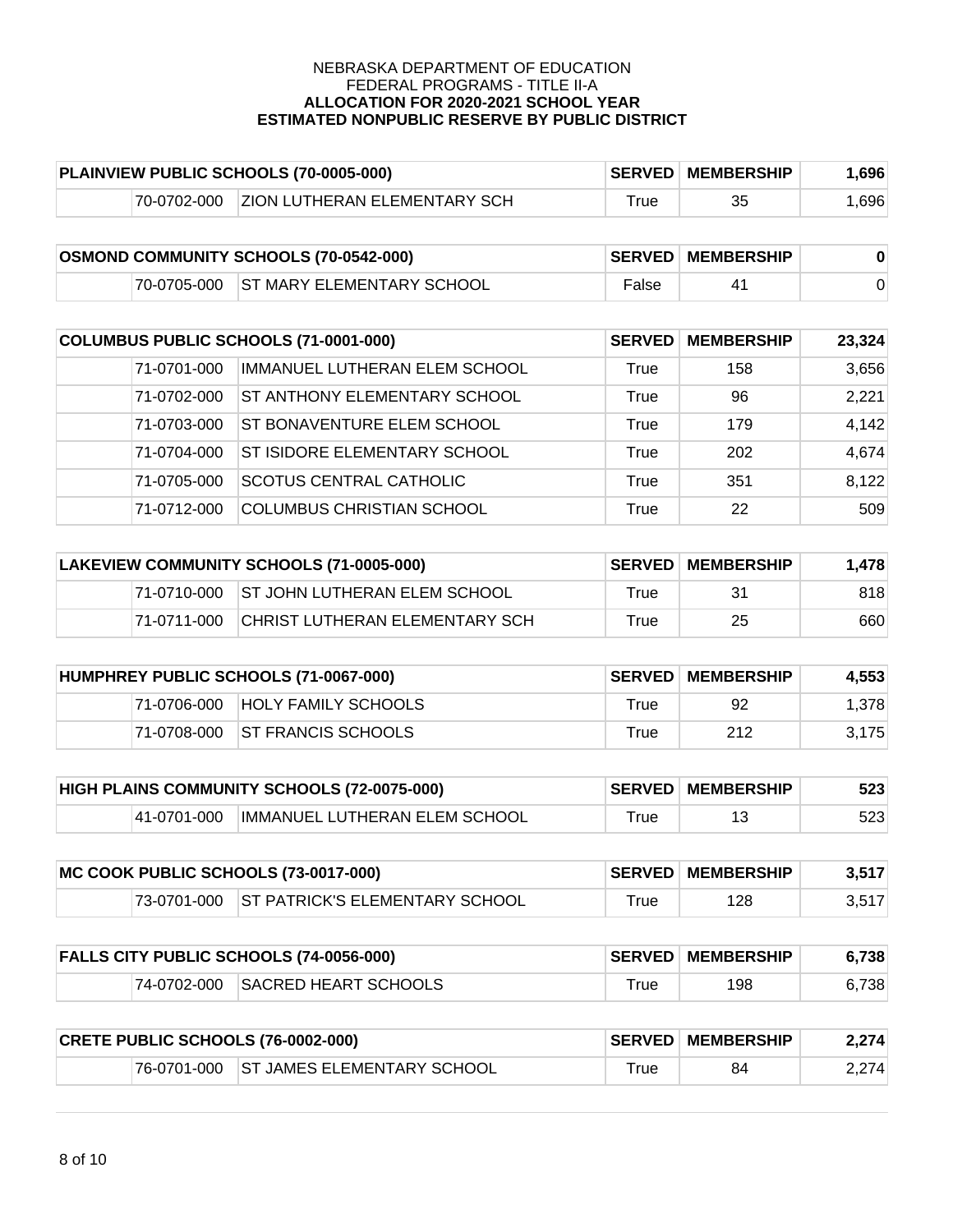| BELLEVUE PUBLIC SCHOOLS (77-0001-000) |             |                                    | <b>SERVED MEMBERSHIP</b> | 6.393 |          |
|---------------------------------------|-------------|------------------------------------|--------------------------|-------|----------|
|                                       | 77-0701-000 | <b>IST MARY ELEMENTARY SCHOOL</b>  | True                     | 170   | 3.684    |
|                                       | 77-0706-000 | IST MATTHEW THE EVANGELIST SCH     | True                     | 125   | 2,709    |
|                                       | 77-0721-000 | <b>OUEST FORWARD ACADEMY OMAHA</b> | False                    | 61    | $\Omega$ |

| PAPILLION LA VISTA COMMUNITY SCHOOLS (77-0027-000) |             |                                           | <b>SERVED MEMBERSHIP</b> | 7.405    |       |
|----------------------------------------------------|-------------|-------------------------------------------|--------------------------|----------|-------|
|                                                    |             | 77-0705-000 ST COLUMBKILLE ELEMENTARY SCH | True                     | 510      | 7.405 |
|                                                    | 77-0720-000 | IPRIMROSE SCH OF LA VISTA-PRIVATE PREK    | False                    | $\Omega$ |       |

|             | <b>WAHOO PUBLIC SCHOOLS (78-0039-000)</b> |      | <b>SERVED MEMBERSHIP</b> | 9,398 |
|-------------|-------------------------------------------|------|--------------------------|-------|
| 78-0701-000 | <b>IST WENCESLAUS ELEMENTARY SCH</b>      | True | 272                      | 4,246 |
| 78-0702-000 | IBISHOP NEUMANN HIGH SCHOOL               | True | 258                      | 4,028 |
| 78-0703-000 | <b>IST JOHN NEPOMUCENE ELEM SCHOOL</b>    | True | 72                       | 1,124 |

|              | SCOTTSBLUFF PUBLIC SCHOOLS (79-0032-000) |      | <b>SERVED MEMBERSHIP</b> | 7,183 |
|--------------|------------------------------------------|------|--------------------------|-------|
|              | 79-0702-000 IST AGNES ELEMENTARY SCHOOL  | True | 106                      | 4.401 |
| 79-0703-000  | VALLEY VIEW SDA CHRISITAN SCH            | True |                          | 83    |
| 179-0705-000 | COMMUNITY CHRISTIAN SCHOOLS              | True | 65                       | 2,699 |

|              | SEWARD PUBLIC SCHOOLS (80-0009-000)    | <b>SERVED</b> | <b>MEMBERSHIP</b> | 5,110 |
|--------------|----------------------------------------|---------------|-------------------|-------|
|              | 80-0701-000 ST JOHN LUTHERAN SCHOOL    | True          | 178               | 3.394 |
| 80-0703-000  | IOUR REDEEMER LUTHERAN ELEM SCH        | True          | 41                | 782   |
| 180-0710-000 | <b>IST VINCENT DEPAUL CATHOLIC SCH</b> | True          | 49                | 934   |

|             | <b>CENTENNIAL PUBLIC SCHOOLS (80-0567-000)</b> | <b>SERVED</b> | <b>MEMBERSHIP</b> | 2,718 |
|-------------|------------------------------------------------|---------------|-------------------|-------|
|             | 180-0704-000 IST PAUL'S LUTHERAN ELEM SCHOOL   | False         | 75                |       |
| 93-0703-000 | INEBRASKA EV LUTHERAN SCHOOLS                  | True          | 92                | 2,718 |

| DESHLER PUBLIC SCHOOLS (85-0060-000) |                                          |       | <b>SERVED MEMBERSHIP</b> |  |
|--------------------------------------|------------------------------------------|-------|--------------------------|--|
|                                      | 85-0703-000 DESHLER LUTHERAN ELEM SCHOOL | False | 55                       |  |

|  | <b>WINNEBAGO PUBLIC SCHOOLS DISTRICT 17 (87-0017-000)</b> |            | <b>SERVED MEMBERSHIP</b> | 6.932 |
|--|-----------------------------------------------------------|------------|--------------------------|-------|
|  | 87-0701-000 ST AUGUSTINE ELEMENTARY SCHOOL                | $\tau$ rue | 114                      | 6,932 |